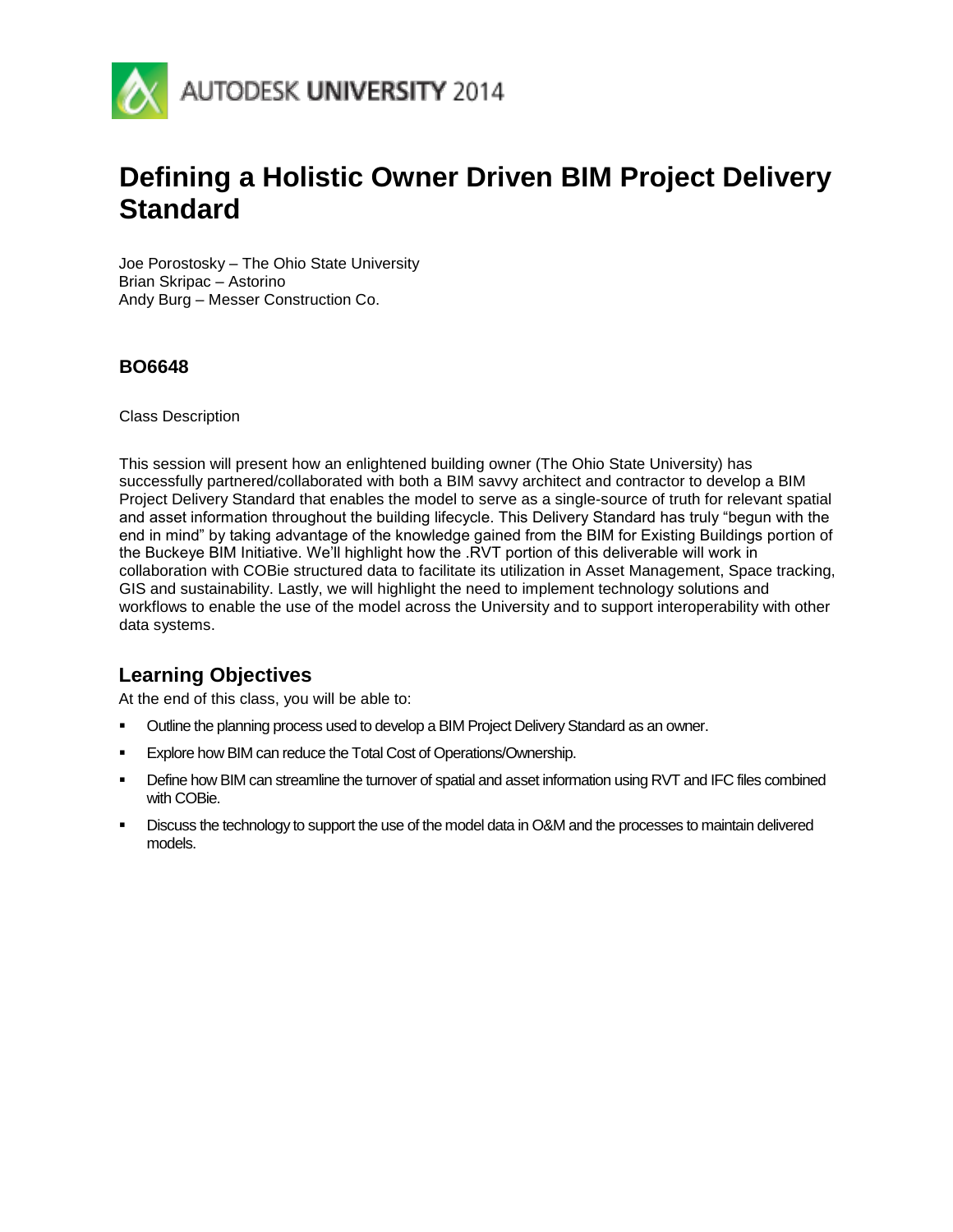# **About the Speakers**

#### *Andy Burg*

*Andy is a proven builder and leader with 23 years of experience in the construction industry. He is a 1994 graduate of the University of Cincinnati with a Bachelor's degree in Construction Management. He joined Messer Construction Company in 1991 and is experienced in managing complex commercial construction projects ranging from education, medical, office and entertainment facilities.*

*Andy has been involved in project management technology applications for Messer since 1995. In 2001 he managed the first Integrated Design and Construction contract for the company as well as led the first Messer project team to utilize Lean Construction tools.* 

*Today he leads the team responsible for advancing the company's operations in technology, innovation and process improvement to sustain the companies continued growth. His primary responsibility is developing and managing the company's advanced capabilities and strategies for utilizing Building Information Modeling collaboratively on Messer's projects.*  [ABurg@messer.com](mailto:ABurg@messer.com)

#### *Joe Porostosky*

*Joe Porostosky is the Director of Facilities Information and Technology Services (FITS) at The Ohio State University (OSU), where he maintains 37 million square feet of space drawings and data, and he provides leadership to facilities-related data systems, including OSU's Enterprise*  GIS. With a background in technology management, Joe has managed the FITS Team for the *past 6 years, providing an active and strategic leadership role within the university and redefining the way his group works by using technology in new and inventive ways. As the team leader for the Buckeye Building Information Modeling (BIM) Initiative, Joe has led OSU in the adoption of BIM for existing buildings and for design and construction to improve the university's overall decision-making processes and management of buildings. Joe's BIM initiatives have been the source of many recent publications and presentations. Joe holds a BS in computer science and an MA in public policy and management from OSU. [porostosky.1@osu.edu](mailto:porostosky.1@osu.edu)*

*[@jporostosky](https://twitter.com/jporostosky)*

#### *Brian Skripac, Assoc. AIA, LEED AP BD+C*

*As the Director of Digital Practice at Astorino, Brian has embraced the changing paradigms of architectural practice, and throughout the past 10 years he has integrated BIM technologies well beyond the traditional design and documentation processes. This includes the management of collaborative design/construction processes and defining how building data*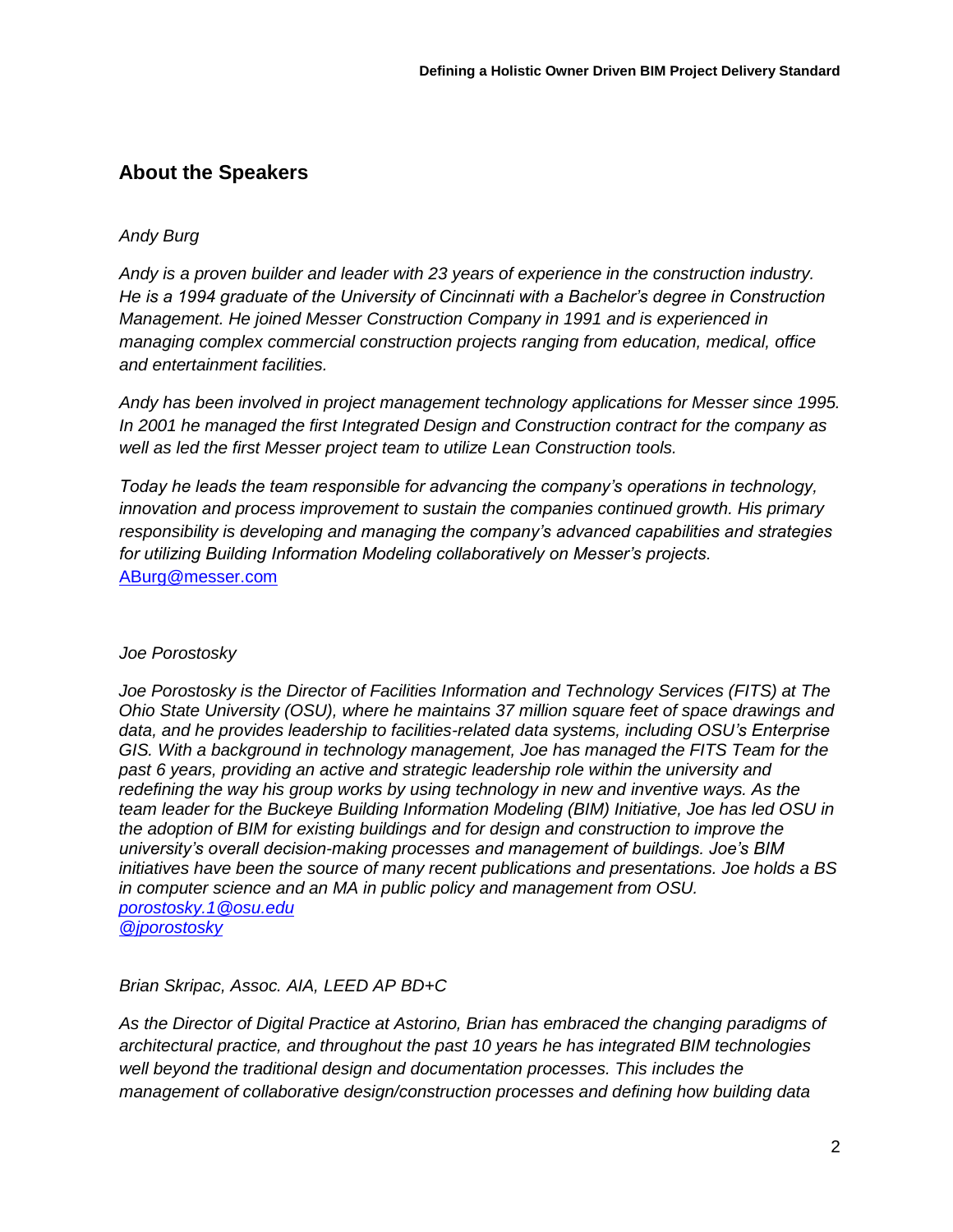*can be leveraged to optimize sustainable design outcomes. More recently Brian has focused on the integration of BIM to capture and structure relevant facility data, implementing the value BIM brings to facility owners from an interoperable lifecycle management strategy.*

*Brian holds a Bachelor of Science degree in architecture from The Ohio State University and is a LEED Accredited Professional. He is an Advisory Group Member and 2014 National Chair of the AIA Technology in Architectural Practice Knowledge Community. He also serves on the BIMForum committee responsible for authoring the LOD Specification. Brian is a frequent lecturer and has served as a guest speaker at The Ohio State University, Carnegie Mellon University, and multiple conferences for the American Institute of Architects. [bskripac@astorino.com](mailto:bskripac@astorino.com)* 

*[@BrianSkripac](https://twitter.com/BrianSkripac)*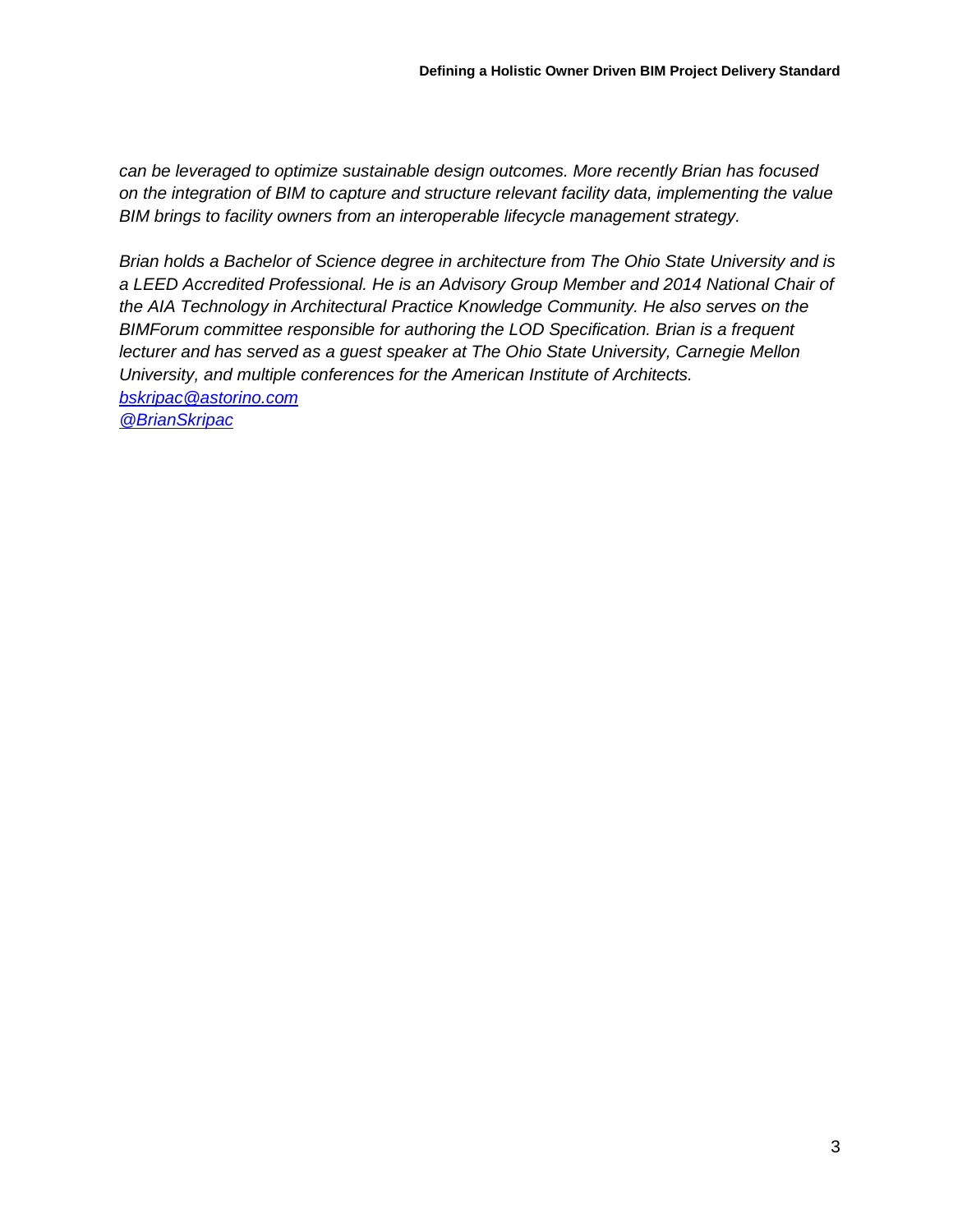# **BUCKEYE BIM INITIATIVE**

The planned transformation from AutoCAD based floor plans to Revit based building models began in 2009. This effort which has been led by Joe Porostosky, Director of Facilities Information and Technology Services (FITS) at The Ohio State University, has provided a significant paradigm shift across the entire university. What originally started as a BIM for Existing Buildings project on just the Wexner Medical Center portion of campus has become so successful that it has grown to include the development of the entire 34,350,000 square foot campus. This continuing project, combined with a new initiative to develop BIM standards and guidelines for design and construction has become known as the Buckeye BIM Initiative. You can also follow the project on Twitter via the hashtag #BuckeyeBIM.

This project has also enabled the evolution of a talented internal BIM Implementation Team along with a strong collaboration with a BIM savvy architectural team and lead Project Consultant, Brian Skripac who is currently the Director of Digital Practice at Astorino. While the project has continued to grow and transform we invite you to learn more about the foundations and start-up of the project in our session from previous Autodesk University events.

Autodesk University 2012:

FM2524: What Does it Take to Implement 6 Million Square Feet of BIM? [http://au.autodesk.com/au-online/classes-on-demand/class-catalog/2012/autodesk-revit-for](http://au.autodesk.com/au-online/classes-on-demand/class-catalog/2012/autodesk-revit-for-architects/what-does-it-take-to-implement-6-million-square-feet-of-bim)[architects/what-does-it-take-to-implement-6-million-square-feet-of-bim](http://au.autodesk.com/au-online/classes-on-demand/class-catalog/2012/autodesk-revit-for-architects/what-does-it-take-to-implement-6-million-square-feet-of-bim)

Autodesk University 2013:

FM2305: Overcoming the Challenges of Building and Maintaining 11,000,000 Square Feet of BIM - [http://au.autodesk.com/au-online/classes-on-demand/class-catalog/2013/building-design](http://au.autodesk.com/au-online/classes-on-demand/class-catalog/2013/building-design-suite/fm2305)[suite/fm2305.](http://au.autodesk.com/au-online/classes-on-demand/class-catalog/2013/building-design-suite/fm2305)

FM2314-R: Exploring Lifecycle BIM from an Owner's Perspective - [http://au.autodesk.com/au](http://au.autodesk.com/au-online/classes-on-demand/class-catalog/2013/building-design-suite/fm2314-r)[online/classes-on-demand/class-catalog/2013/building-design-suite/fm2314-r](http://au.autodesk.com/au-online/classes-on-demand/class-catalog/2013/building-design-suite/fm2314-r)

As the project is currently progressing Joe and his team have a goal of completing the 564 campus buildings, covering nearly 34,350,000 square feet, by the end of summer of 2017. To date, the current pace of the project team is approximately .050 minutes/square foot and they have 118 completed buildings and more than 13,000,000 square feet. The graphic below highlights the square foot progress of the buildings. You can reference the FITS team's Flickr page for visual updates of the individual building models – [http://bit.ly/OSU\\_Fits\\_Gallery](http://bit.ly/OSU_Fits_Gallery)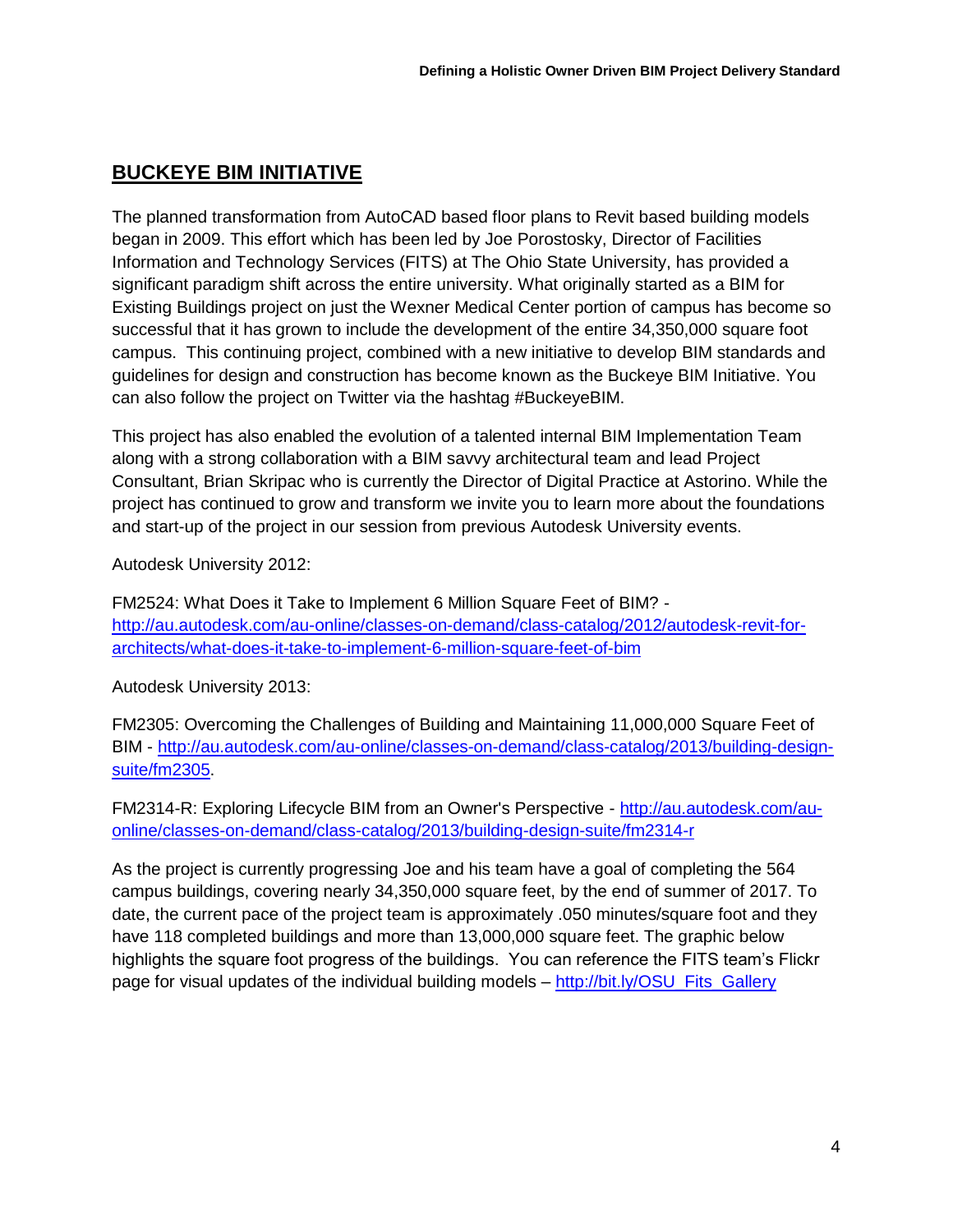

The BIM for Existing Buildings initiative lead to the development of the BIM for Design and Construction work that will be discussed in this presentation. This effort has resulted in the development of a BIM Project Delivery Standard that outlines a collaborative project delivery process focusing most heavily on how the models and facility information will be developed throughout the design and construction process so they can be optimized for use in Operations and Maintenance, starting at turnover.

Below is a general timeline of the Buckeye BIM Initiative, starting in 2008.



# **WHAT IS THE PURPOSE OF AN OWNER BIM STANDARD?**

When embarking on the development of a BIM Project Delivery Standard an Owner needs to stay focused on solving their specific organizational needs. For The Ohio State University we approached this by asking:

- How are our project deliverables formatted and received today?
	- o How can BIM helps us to improve this process?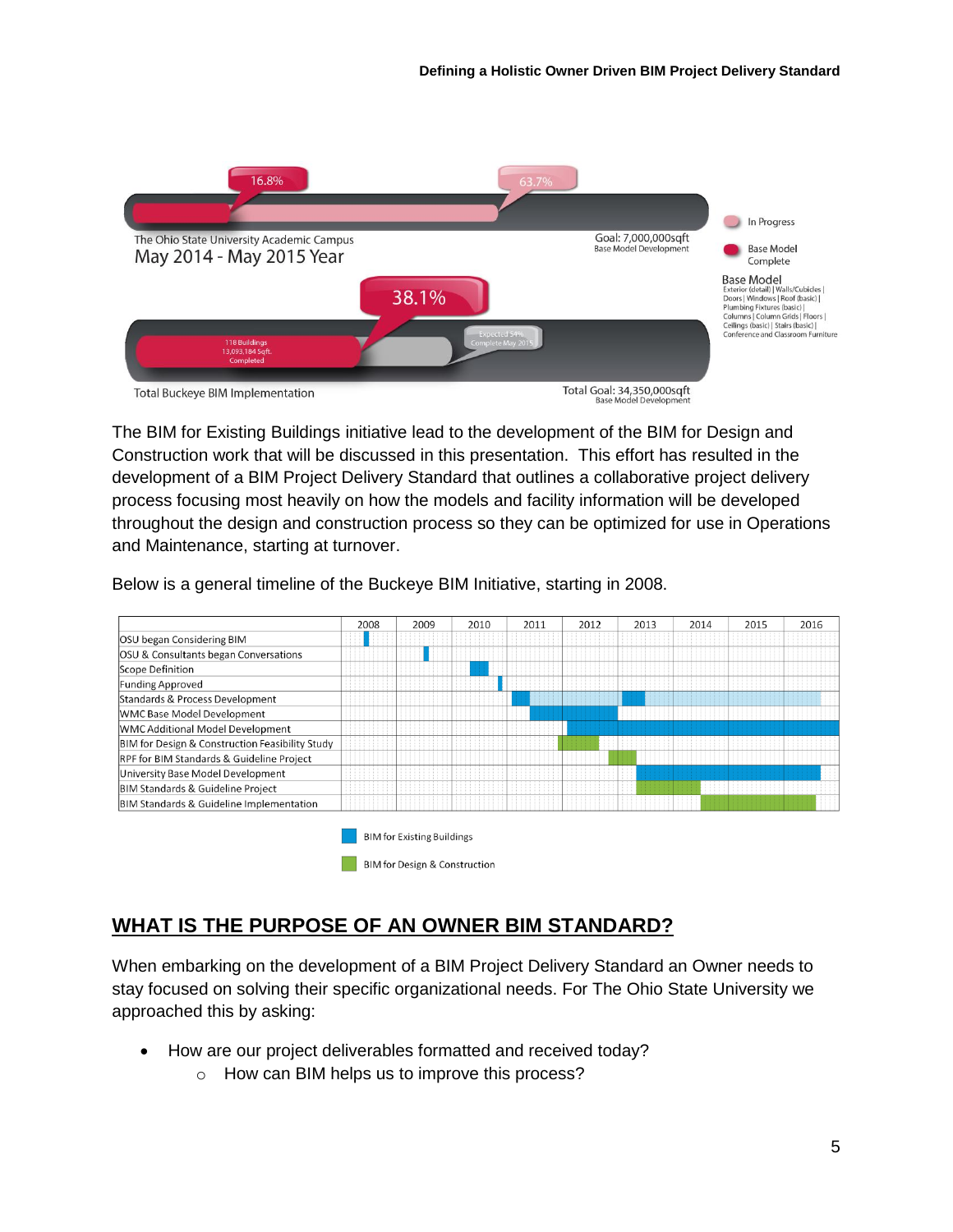- What data do we need to support our planning and operational efforts, especially at turnover?
	- o Do we currently receive this data?
	- o Is there data missing from our current requirements?
	- $\circ$  Of this information what can begin to be captured during the design/construction process?
	- $\circ$  How is this data structured, who owns it, are people sharing it and what technologies use it?
- What challenges exist in changing our culture to support a BIM-enabled project workflow?
- How do we evolve into this new BIM-enabled process across our organization?

# **DISCOVERY AND PROCESS REVIEW**

# **Developing a Core Team**

Developing the core team is a critical step in the success of the development and implementation of BIM Standards for an organization. The process is challenging, requires significant effort, and belief in the benefits that a BIM enabled design and construction process can bring to an organization. This core team does not need to be large, but needs to have sufficient knowledge and influence in the organization to help enable change. Here are some tips in building that team.

- Find individuals who have utilized BIM in any capacity during design, construction, renovations, planning, or operations in your organization.
- Find individuals who would see a benefit in adopting BIM somewhere in the building lifecycle.
- Find individuals that can become champions for a BIM enabled workflow and deliverables throughout the organization.

# **Educate**

Educate the organization on what BIM is and the potential value it can bring. Enlist the help of knowledgeable industry experts in this area.

# **BIM Focus Groups**

Once this core team has been defined, the next opportunity to further the reach of understanding how a BIM Standard can impact an organization is to engage the internal departments who are reliant on the collection and application of facility information. There is a significant value in deeply understanding how these groups function individually, but it's equally as important to have these meeting be multi-departmental so the core team have a certain level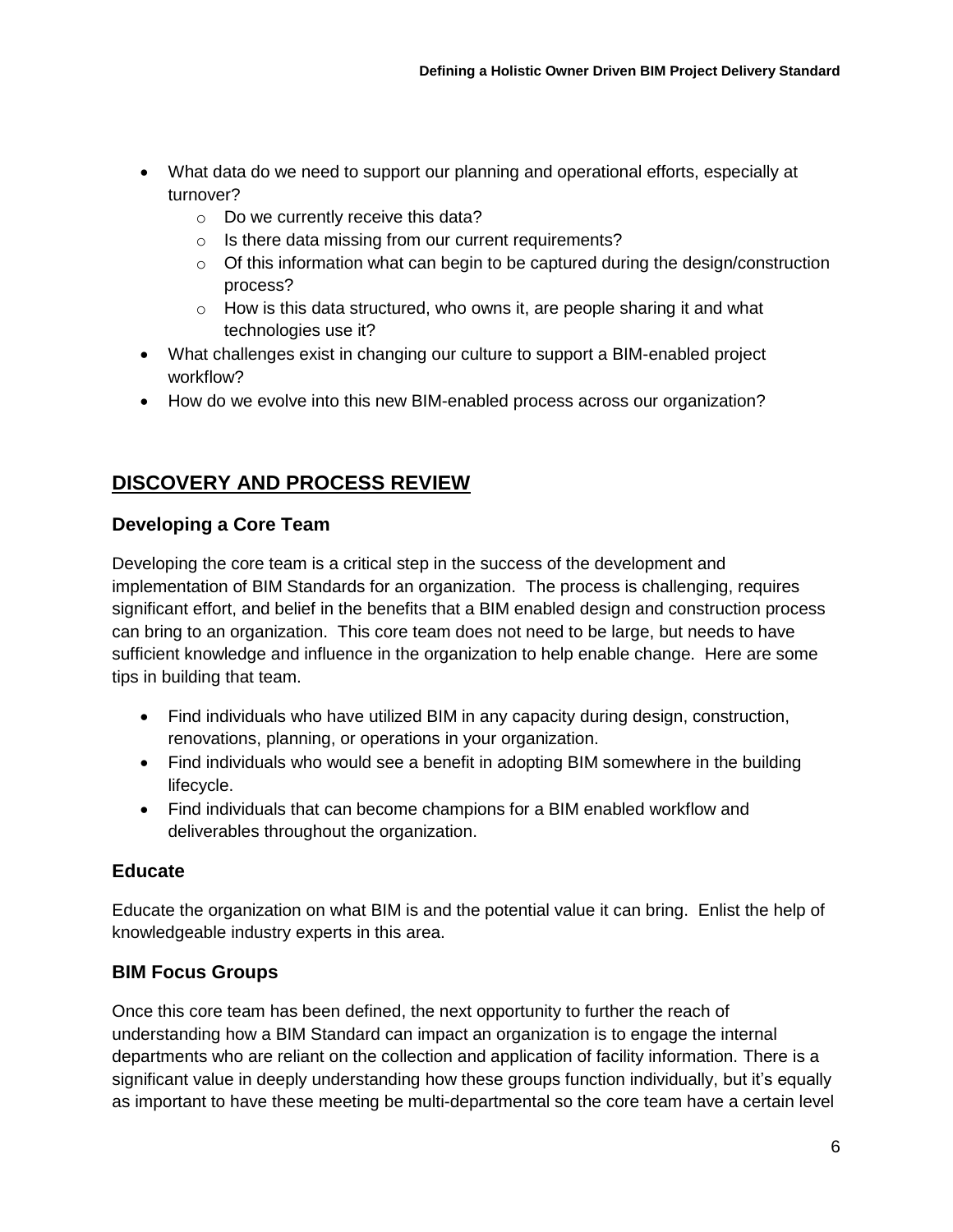cross pollination to see how information travels from one use case to another, allowing for synergies to be created while streamlining the process.

For example, when asking a question about how a specific item of spatial information is structured and tracked within a CAFM solution you may find that same data is needed by another department like the GIS and CMMS team. Often times this data is utilized in a nonstandard or structured way creating redundancies and inconsistencies within an organization.

This effort follows the data as it flows through the university and ultimately helps identify the problem you looking to solve with a BIM Standard.

# **Persona Development**

Persona development is also a way for Owner team members to gain a better understanding of the different individuals and functions while documenting their needs without having to vocalize them in a larger group setting. By understanding the goals of their current positions and department and who their customers are, the core team will be able to engage them in a manner that will allow for them to explain how they see opportunities for innovation and how this could apply to the developing BIM Standard.

# **Tasklist**

After completing the interviews and research as stated above, the information collected along with needed follow-up questions can be assembled into a project tasklist. This provides a great outlet to document and organize what information will be most beneficial to include in the BIM Standard along with what additional research needs to be conducted. At the same time this research may provide other additional outlets for organizational improvements which may be outside of the scope of your BIM Standard efforts but still have the chance to deliver a high value.

# **Technology Matrix**

Another outlet from the data collection effort can result in a detailed Technology Matrix describing all the related technology systems, their use cases, file format exchanges and more details about the software package. Here an organization can begin to plan for the future needs while better understanding how their current infrastructure can best be utilized.

# **Facility Information Matrix**

A final potential use of the collected information would be the development of a detailed facility information matrix. This document could identify individual pieces of data, where they were housed, who was responsible for maintaining them, and who uses them. There is a significant value in understanding this as a key component to identifying how this would become part of the required deliverables in the BIM Standard moving forward.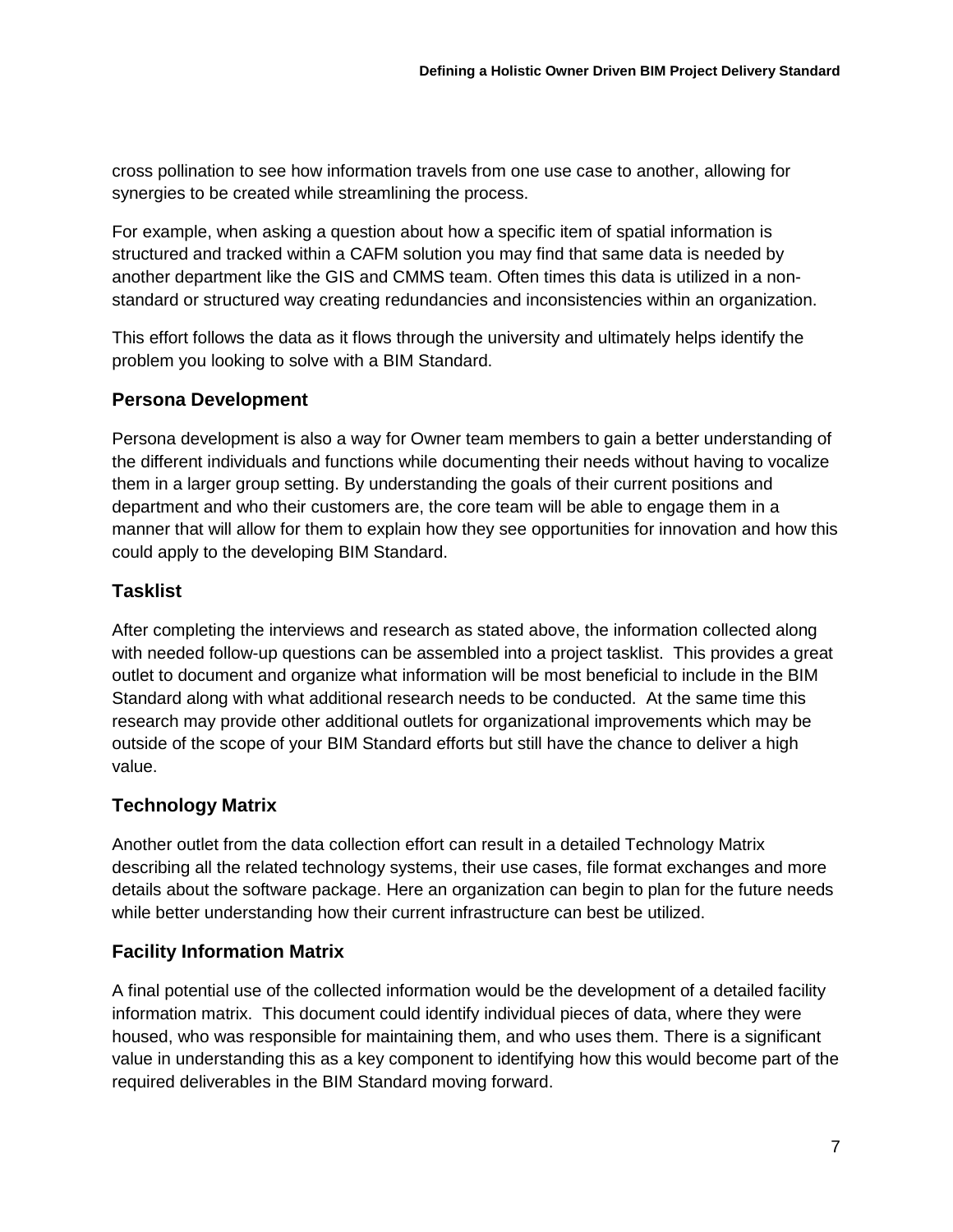# **OUTCOMES**

# **BIM Project Delivery Standard**

Based upon the known challenges, opportunities, and benefits, as well as the on-going cultural evolution into a BIM-enabled environment, the University developed a BIM Project Delivery Standards (BIM PDS) as instructions to the Design and Construct partners of the University to outline processes and best practices to create an integrated, holistic BIM enabled "One University" approach to project delivery and turnover.

This document is a reference manual for defining what relevant 3D geometry and data shall be delivered. Project Teams working on BIM-enabled University projects will be responsible for documenting the people, process and technologies that will ensure adherence to these standards.

For The Ohio State University this standard encompasses the development of the following key BIM Project Deliverables:

- BIM Execution Plan (BIM EP)
- Conformed Design Intent Model
- Record Construction Model
- COBie Worksheet

What works for us may not work or you and this is an important art of the process to be focused on your Owner's specific needs. In our Standard we've outlined the Table of Contents for the Standard:

- BIM Use Cases
	- o Plan (University/Internal Use Case)
		- **Programming/Planning Facility Condition Index Capital Needs**
	- o Design
		- **Model Authoring Design Intent BIM**
		- **Existing Conditions Documentation/Modeling**
		- Program of Requirements (PoR) Validation
		- **Site Design**
		- **Nodel Reviews**
		- Sustainability (Energy Modeling, Simulation and Performance)
		- **Design Simulation/Analysis**
		- **Clash Prevention**
		- Conformed Design Intent BIM
	- o Construct
		- Model Authoring Trade Coordination BIM
		- **Model Authoring Shop/Fabrication BIM**
		- **Clash Detection**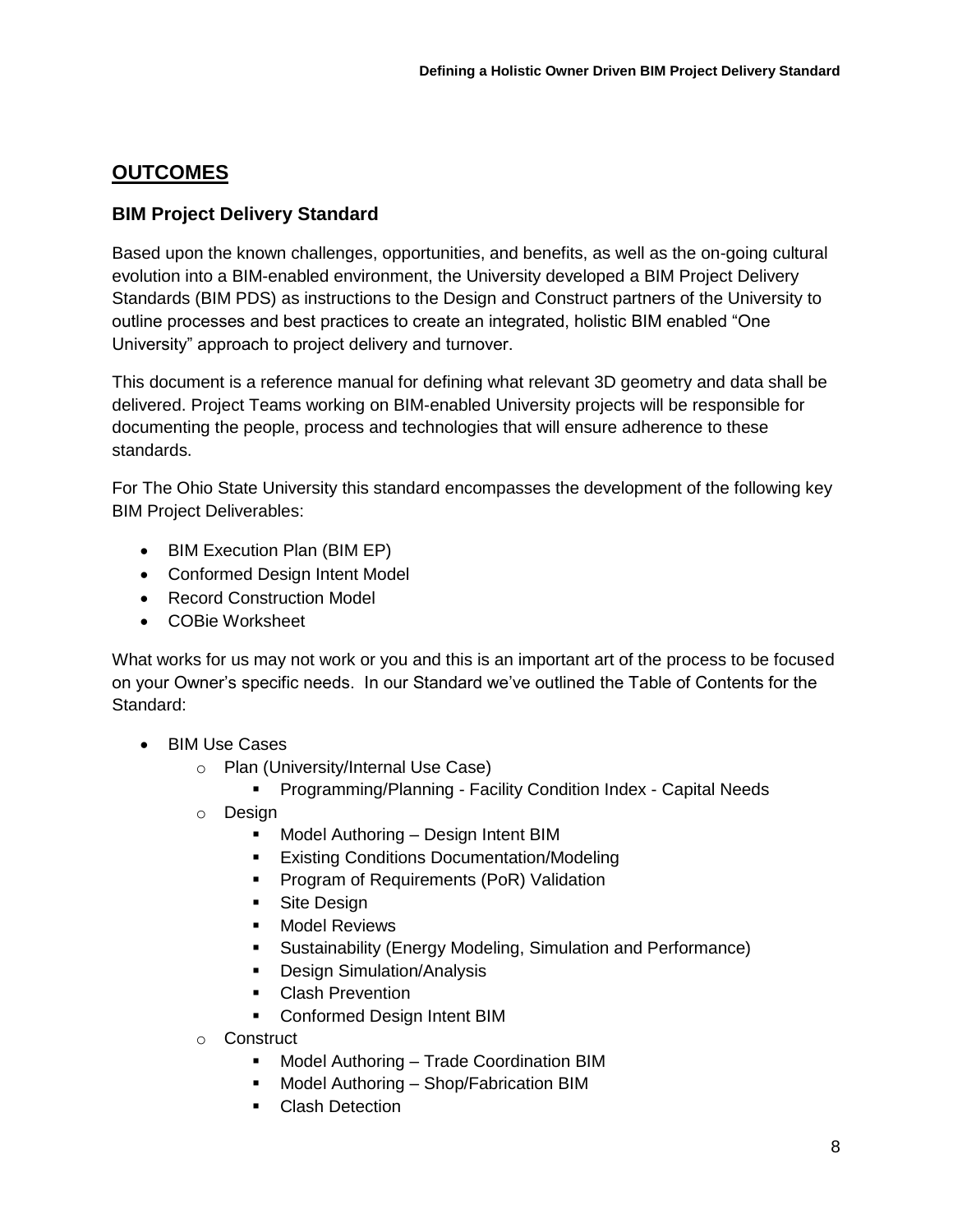- Model-based Scheduling (Sequencing/Simulation)
- **•** Model-based Estimating (Quantification/Cost Estimating)
- **Site Analysis Planning**
- **Record Construction BIM**
- o Operate (University/Internal Use Case)
	- Asset/Maintenance Management
	- **Space Management**
	- **Building Systems/Energy Management**
	- **Geographic Information System**
	- **Document Management (Archives)**
- BIM Project Participant Roles
- BIM Deliverables
	- o BIM Execution Plan
	- o Conformed Design Intent BIM
	- o Record Construction BIM
	- o COBie Worksheet
- BIM Deliverable Development
- Glossary/Abbreviations/Acronyms
- Appendix BIM Execution Plan

While not applicable to every unique type of delivery method, the following BIM Process Map provides an overview of how the final turnover documentation is to be developed and maintained during the life of the project.

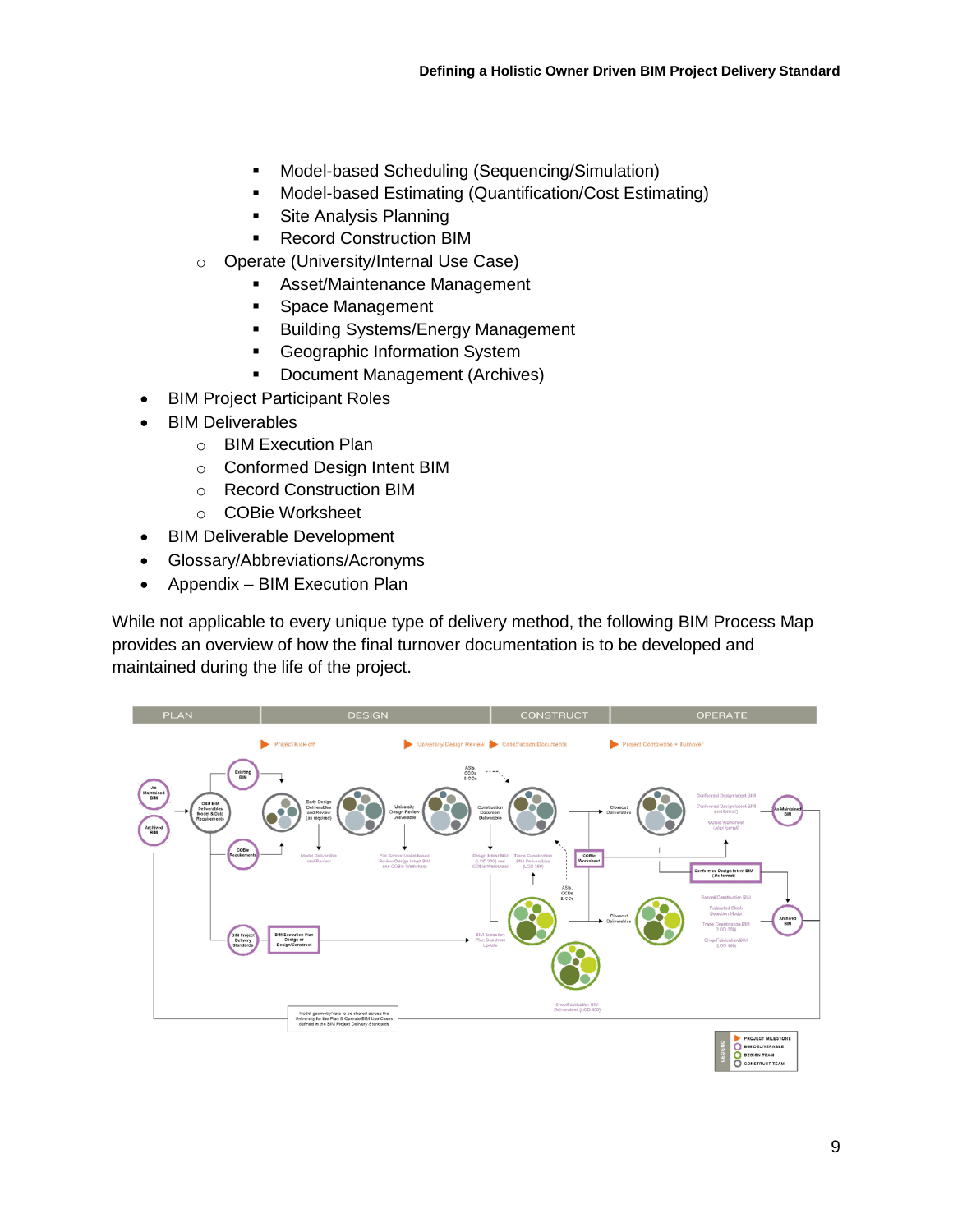# **IMPLEMENTATION**

### **BIM Implementation Strategy**

Most Organizations stop progress when the BIM Standard is complete. For the continued success of our Buckeye BIM Initiative the implementation phase of this effort will be the most critical component. While the BIM Project Delivery Standards alone cannot generate the value (potential cost avoidance of a fully adopted BIM Standard), it is important for the University to integrate the recommendations that were brought forth in the developed BIM Implementation Strategy document.

This document includes an internally facing commentary that outlines how to implement the BIM Project Delivery Standards and get the most value out of BIM over the life of a building. This plan can include the following:

- People
	- o Education
	- o University Model Manager
- Process
	- o Pilot Projects for BIM Project Delivery Standard
	- o COBie Definition and Integration
- Technology
	- o Revit Templates
	- o Model Checker
	- o Technology Consistency
- BIM Contracts Items
	- o BIM Updates to the Building Design Standards
	- o BIM-based Design Fee Schedule
	- o BIM Pre-Qualifications Capabilities
	- o Accountability for BIM Project Deliverables
- Additional Recommendations and Opportunities

#### **Additional Resources**

There are a number of publically available BIM Standards available. Below are some links to aid in researching existing standards.

<http://www.cad-addict.com/2013/02/list-of-existing-bim-standards.html>

<http://bim.natspec.org/index.php/resources/bim-guidelines>

<http://facilities.usc.edu/leftsidebar.asp?ItemID=448>

<http://www.gsa.gov/portal/content/105075>